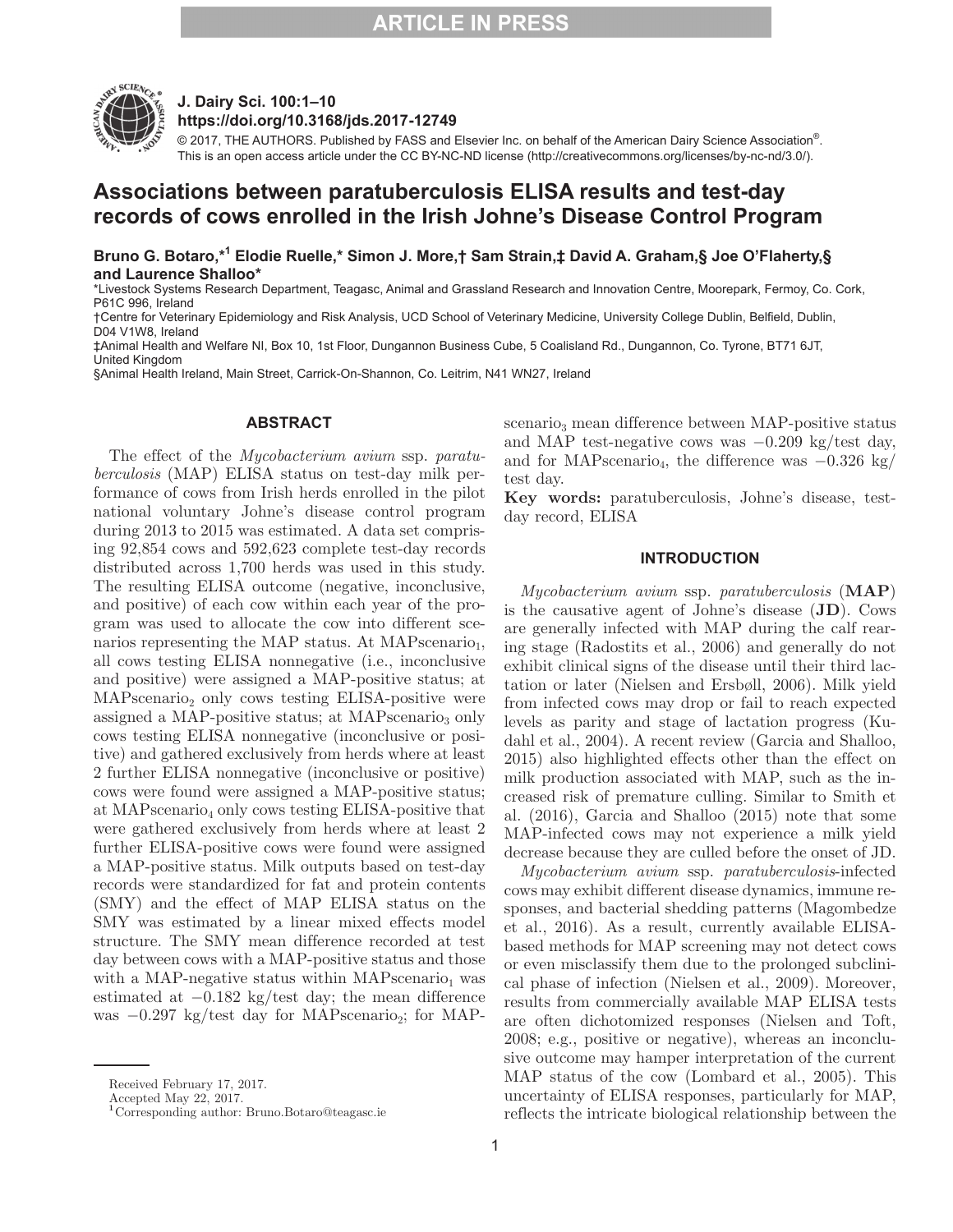### 2 BOTARO ET AL.

causative agent and the host immune response during the progression of the disease (Magombedze et al., 2016). In addition, as within-herd prevalence of MAP increases, a corresponding increase in the likelihood of truly infected cows testing positive occurs (Lavers et al., 2014). Conversely, when MAP prevalence within a herd is low, a greater proportion of false-positive cows can be expected (McAloon et al., 2016a), making it challenging to accurately estimate the effect of MAP on the cow-level milk production based on testing results from ELISA diagnostic tools.

To evaluate the effect of MAP infection on performance, individual milk production-related covariates, such as the breed (Woodbine et al., 2009) and the breeding value of the animal (Kudahl et al., 2004), must be included to allow an accurate estimate of MAP infection on performance. Some breeds are known to be at higher risk to MAP infection (Woodbine et al., 2009); a higher breeding value of a given cow may counter the lower milk production associated with the disease (Kudahl et al., 2004). This could possibly lead to the reported lack of difference between milk yields from MAP-infected and -uninfected cows (Johnson et al., 2001). Nielsen et al. (2009) reported a decrease in milk production from Danish cows before their first positive milk ELISA outcome. More recently, however, Smith et al. (2016) did not demonstrate an effect of MAP on milk yield from low-shedding Holstein cows after their first positive MAP ELISA result.

The objectives of the current study were (1) to estimate the effect of the cow-level MAP ELISA status on test-day milk production from a large number of animals during a national JD control program carried out in Ireland; and (2) to determine the effect on milk production of MAP seroreactive cows from herds enrolled in the disease control plan where at least 2 further cows had the same MAP test status as theirs.

#### **MATERIALS AND METHODS**

#### *Study Population and Study Data*

Data used for our study were obtained from dairy herds voluntarily enrolled in the Johne's Disease Control Program (**JDCP**), implemented by a Johne's Disease Implementation Group consisting of stakeholder representatives and chaired by Animal Health Ireland (More et al., 2011), from November 1, 2013, to December 23, 2015. A total of 1,791 herds were enrolled in the program for 1 or more years during this period, and 148,291 cows were tested on 1 or more occasions.

As outlined by the AHI JDCP (AHI, 2015a), all cows in the herd over 24 mo of age and older at the testing date were included for screening. For the purpose of testing, blood or milk samples could be collected from each eligible cow in a herd. Herd owners choosing to have cows tested using blood samples were required to test cows at least once a year. If milk was the selected sample matrix for testing, 2 samples per year were required for each cow, and the follow-up sample was taken at least 90 d after the first sampling. First-week lactation cows were not screened, as the high concentration of nonspecific antibodies in colostrum increases the odds of a cow test being inaccurate (Nielsen and Toft, 2012).

Testing was conducted by 1 of the 8 laboratories across the Republic of Ireland designated for this purpose by the Johne's Disease Implementation Group (AHI, 2017), with all laboratories currently accredited to ISO/IEC 17025:2005 (ISO, 2005) as a condition for designation. Tests were performed by these laboratories using 1 of the 3, Friedrich-Loeffler-Institute (FLI, 2012)-licensed ELISA test kits: *Mycobacterium paratuberculosis* Antibody Test Kit PARACHEK (Prionics, Zurich, Switzerland), Paratuberculosis Antibody Screening Test (Idexx Laboratories, Westbrook, ME), and ID Screen Paratuberculosis Indirect Screening Test (ID Vet, Montpellier, France). Laboratory interpretation was based on the cut-off threshold recommended by each manufacturer and recorded accordingly (i.e., negative, positive, or inconclusive when applicable) into the cow profile, which included cow, herd identifier, day of test, the optical density reading by the laboratory executing the test, and the sample matrix used (blood or milk). Test results were uploaded electronically to the Irish Cattle Breeding Federation (**ICBF**; Bandon, Co. Cork, Ireland) and stored. The ICBF is responsible for national collation of production, health, and breedingrecording data of cows in Ireland. For the purposes of the current study, these data were retrieved from ICBF and relevant information extracted.

#### *Individual Cow Data and Test-Day Records*

Cows' test-day milk records from herds participating on the AHI JDCP were made available by ICBF following the herd owner providing consent as part of the terms and conditions for joining the program (AHI, 2015b). Data retrieved, milk-recordings (kg), fat (g/  $kg$ ), and protein yield  $(g/kg)$ , were the proxy variables that were used to estimate how MAP ELISA status affected milk production records and addressed both objectives defined in our study. For statistical analysis, milk outputs were corrected for 40 g/kg of fat and 31 g/kg of protein content in milk for standardization (Faverdin et al., 2010):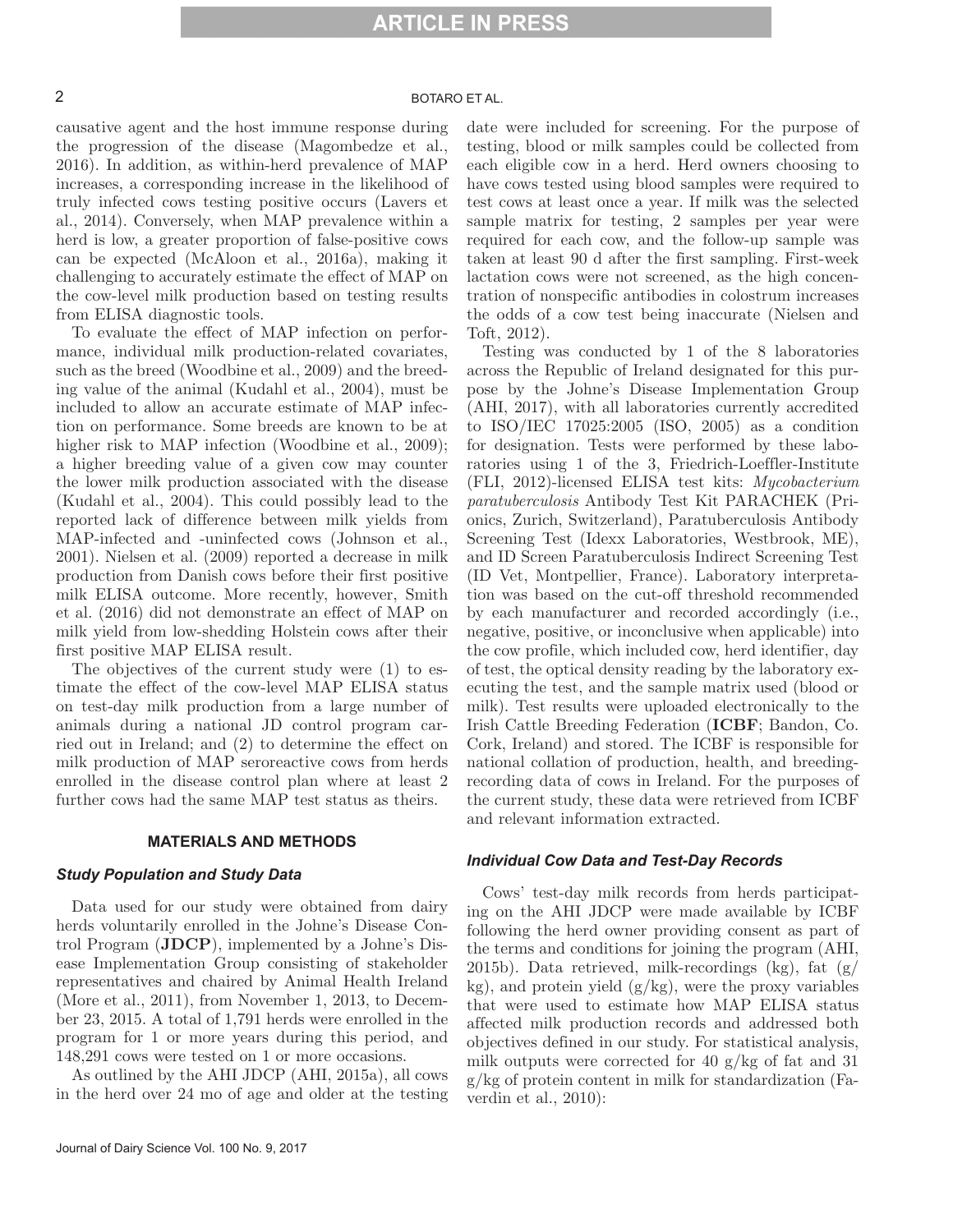#### EFFECT OF PARATUBERCULOSIS ON MILK RECORDINGS 3

### Standardized milk yield at test-day record

(SMY, in kg/test-day record) = {milk yield recorded  
at test day 
$$
\times
$$
 [0.44 + 0.0055  $\times$  (fat content – 40)

$$
+ 0.0033 \times
$$
 protein content  $- 31$ ]/0.44. [1]

The Economic Breeding Index (**EBI**) is the genetic merit index in use within the Irish dairy industry (Ramsbottom et al., 2012). The index is represented on a continuous scale and is comprised of subindexes that quantitatively describe the cow genetic and profit traits related to milk production, reproduction, BW and BCS, its management feasibility, and overall health. The EBI milk production and fertility indexes were used in our study to minimize the potential for biasing toward the cow's genetic makeup and its MAP status of infection. The breed composition of cows retrieved from ICBF data set was Holstein (81.2%), Friesian (8.8%), Jersey  $(6.5\%)$ , Norwegian Red  $(1.3\%)$ , and Montbéliarde  $(1\%)$ . The remaining breeds (1.15%) were grouped as other. Parity of cows was grouped into 1, 2, and  $\geq$ 3 to account for differences in milk yield across parity (Hutchinson et al., 2013). Days in milk was assessed from the last calving date toward the day of the test-day record; DIM was summarized as early  $(\leq 100 \text{ DIM})$ , mid (from 101–200) DIM), and late lactation ( $>200$  DIM) and included in the model to control for the stage of lactation effect on the milk production recorded at test day. Laboratory identification was included in the model to account for laboratory variability (Nielsen and Toft, 2008).

### *Scenarios Definition*

To estimate the effect of cow antibody response against MAP on test-day milk records, the range of the ELISA test results available in our data set (negative, inconclusive and positive) was represented in the following scenarios (Figure 1). The first  $(MAP scenario<sub>1</sub>)$ , was defined as a tested cow assigned a MAP-positive status if its ELISA result was inconclusive or positive during the year of interest. Cows tested more than once during the year of interest were assigned a MAPpositive status if at least 1 of the ELISA results was positive or inconclusive, even if this result was followed by or following an ELISA-negative result during the same year. The second (**MAPscenario**<sub>2</sub>) was defined as a cow tested once during the year of interest assigned a MAP-positive status if its ELISA result was positive. Cows tested more than once during the year of interest were only assigned a MAP-positive status under this scenario if all ELISA results during the same year were positive. Conversely, cows tested more than once during the year of interest having an ELISA result other than positive (i.e., a positive result preceded or followed by an inconclusive or a negative result) were excluded from this scenario.

In the third and fourth scenarios (**MAPscenario**<sub>3</sub> and **MAPscenario**<sub>4</sub>, respectively), account was taken of cow-level ELISA results and also the results of other cows in the herd (subsequently termed herd serostatus) as follows:

- MAPscenario<sub>3</sub>: In any given year, a cow was assigned a MAP-positive status under MAP scenario<sub>3</sub> if each of the following criteria were met: the cow in question was assigned a MAP-positive status under MAPscenario<sub>1</sub> during the year of interest, and at least 2 other cows in the same herd were also assigned a MAP-positive status under MAPscenario<sub>1</sub> in the same year.
- MAPscenario<sub>4</sub>: In any given year, a cow was assigned a MAP-positive status under MAPscenario<sub>4</sub> if each of the following criteria were met: the cow in question was assigned a MAP-positive status under MAPscenario<sub>2</sub>, and at least 2 other cows in the same herd were also assigned a MAP-positive status under  $MAPscenario<sub>2</sub>$  in the same year.

In each of the scenarios, all cows from the same herd in a given year were assigned a MAP-negative status if they tested ELISA-negative for all tests conducted in that same year.

By way of illustration, consider a cow tested only once, and that testing occurred in 2014, with an inconclusive ELISA result. In MAPscenario<sub>1</sub>, this cow would be assigned a MAP-positive status throughout 2014. In MAPscenario<sub>3</sub>, this cow would only be assigned a MAP-positive status throughout 2014 if at least 2 additional cows in the same herd had also been assigned a MAP-positive status; otherwise the cow would be disregarded from MAPscenario<sub>3</sub>. Throughout 2014, this cow and its respective records would be disregarded from  $MAPscenario<sub>2</sub>$  and  $MAPScenario<sub>4</sub>$ . A description of the number of cows and test-day records gathered according to the scenarios is presented in Table 1. A description of the SMY averages according to the MAP ELISA status of infection of cows within each scenario depicted in this study, as well as the year of sampling, parity, stage of lactation, and breed of animals considered for the purpose of this study, is shown in Table 2.

#### *Statistical Analysis*

Test-day records across lactation were treated independently and used to quantify the relationship between MAP status and milk production across lactation. The variation on the ability of ELISA to detect a positive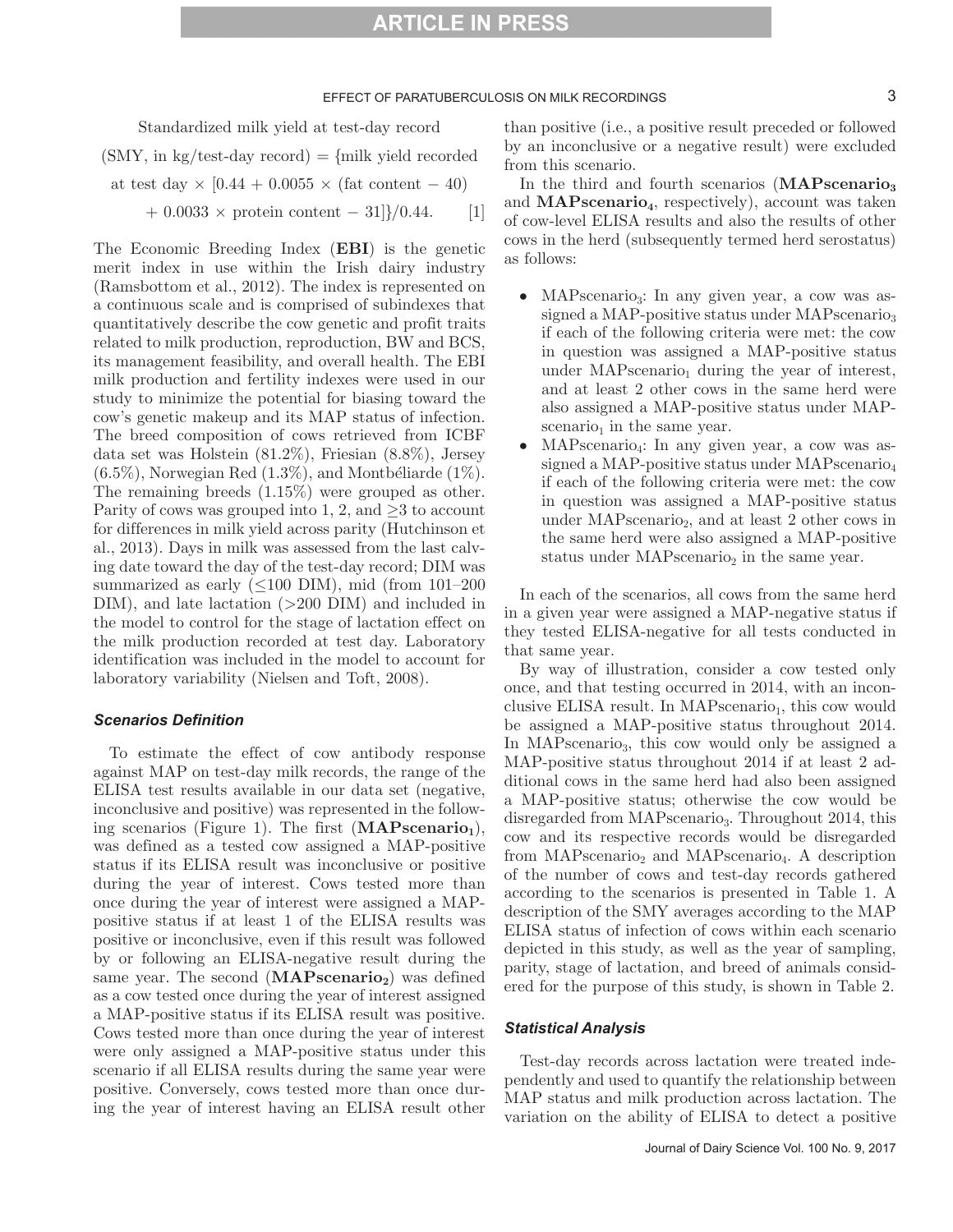



**Figure 1**. Assignment of test-day records into the scenario groups representing the cow *Mycobacterium avium* spp. *paratuberculosis* (MAP) status of infection. MAP scenario<sub>1</sub>: MAP test positive status  $=$  ELISA-positive and inconclusive cows; MAP scenario<sub>2</sub>: MAP test positive status = only ELISA-positive cows; MAP scenario<sub>3</sub>: MAP test positive status = ELISA-positive and inconclusive cows from herds with at least 2 further cows in the same herd were also assigned a MAP positive status under MAPscenario<sub>1</sub> in the same year; MAPscenario<sub>4</sub>: MAP test positive status = only ELISA-positive cows from herds with at least 2 further cows in the same herd were also assigned a MAP-positive status under  $MAP scenario<sub>2</sub>$  in the same year. MAP negative status = ELISA-negative for all tests conducted in the same year. JDCP = Johne's Disease Control Program.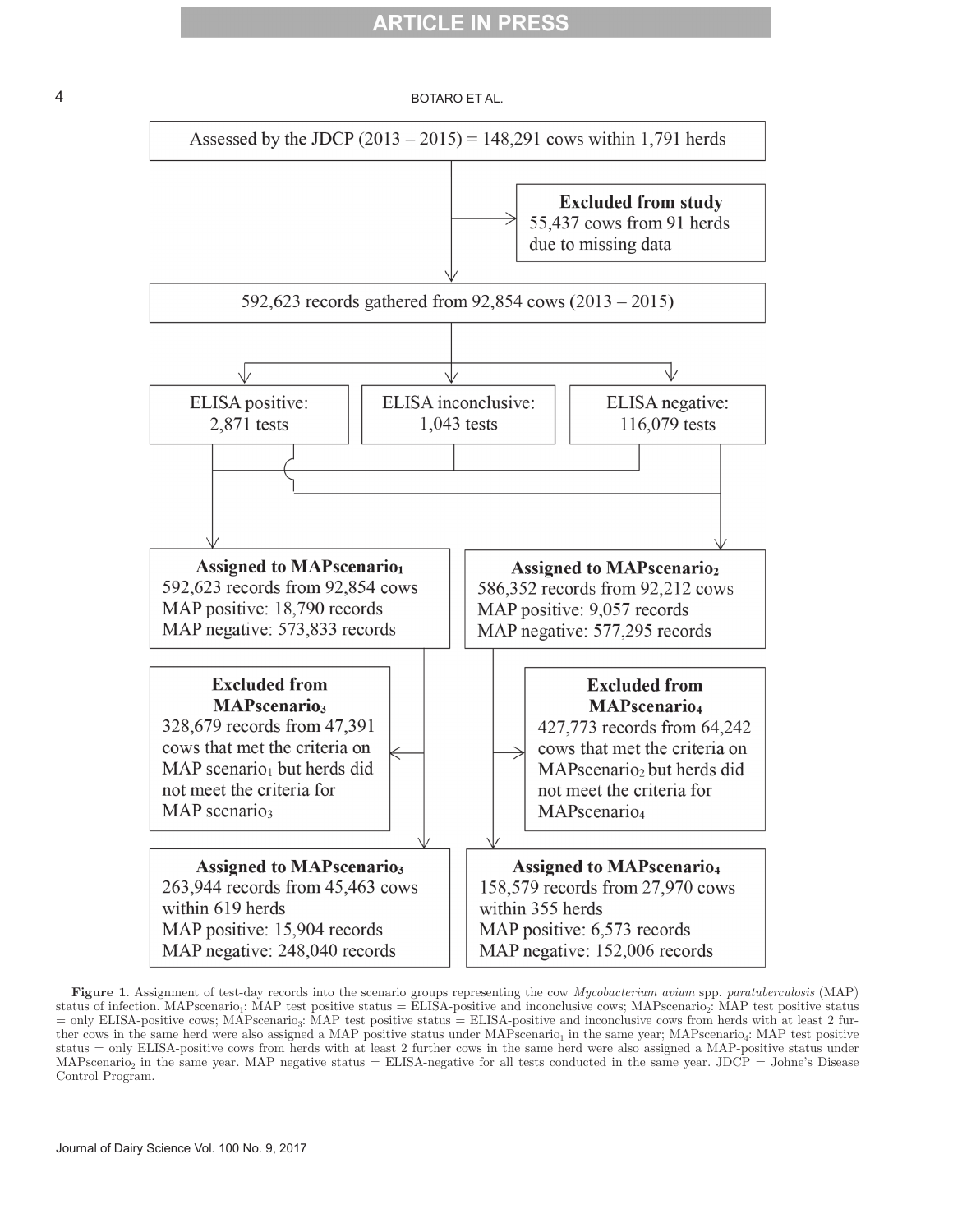#### EFFECT OF PARATUBERCULOSIS ON MILK RECORDINGS **5** 5

|                  | $MAPscenario_1$<br>$(herds = 1.700)$ |                    |                    | MAPscenario,<br>$(herds = 1,700)$ |                    | MAPscenario <sub>3</sub><br>$(herds = 619)$ |                    | $MAPscenario_4$<br>$(herds = 355)$ |  |
|------------------|--------------------------------------|--------------------|--------------------|-----------------------------------|--------------------|---------------------------------------------|--------------------|------------------------------------|--|
| MAP status       | Negative<br>status                   | Positive<br>status | Negative<br>status | Positive<br>status                | Negative<br>status | Positive<br>status                          | Negative<br>status | Positive<br>status                 |  |
| Test-day records | 573,833                              | 18,790             | 577,295            | 9,057                             | 248,040            | 15,904                                      | 152,006            | 6,573                              |  |
| Year             |                                      |                    |                    |                                   |                    |                                             |                    |                                    |  |
| 2013             | 9,331                                | 458                | 9,341              | 314                               | 5,029              | 416                                         | 4,077              | 284                                |  |
| 2014             | 320,800                              | 9,508              | 322,230            | 5,110                             | 125,412            | 7,882                                       | 85,184             | 3,752                              |  |
| 2015             | 243,702                              | 8,824              | 245,724            | 3,633                             | 117,599            | 7,606                                       | 62,745             | 2,537                              |  |
| Parity           |                                      |                    |                    |                                   |                    |                                             |                    |                                    |  |
| 1                | 157,012                              | 3,670              | 157,886            | 1,433                             | 71,665             | 3,229                                       | 44,279             | 1,145                              |  |
| $\overline{2}$   | 130,640                              | 4,157              | 131,363            | 2,153                             | 57,786             | 3,565                                       | 36,647             | 1,627                              |  |
| >3               | 286,181                              | 10,963             | 288,046            | 5,471                             | 118,589            | 9,110                                       | 71,080             | 3,801                              |  |
| <b>Breed</b>     |                                      |                    |                    |                                   |                    |                                             |                    |                                    |  |
| Friesian         | 47,546                               | 1,658              | 47,820             | 741                               | 19,176             | 1,303                                       | 9,843              | 452                                |  |
| Holstein         | 468,466                              | 14,990             | 471,288            | 7,289                             | 200,565            | 12,811                                      | 123,397            | 5,426                              |  |
| Jersey           | 37,156                               | 1,309              | 37,377             | 665                               | 19,202             | 1,105                                       | 13,055             | 440                                |  |
| Montbéliarde     | 5,167                                | 155                | 5,189              | 55                                | 1,430              | 94                                          | 649                | 22                                 |  |
| Norwegian        | 8,795                                | 253                | 8,857              | 104                               | 4,382              | 220                                         | 3,063              | 89                                 |  |
| Other            | 6,703                                | 425                | 6,764              | 203                               | 3,285              | 371                                         | 1,999              | 144                                |  |
| DІМ              |                                      |                    |                    |                                   |                    |                                             |                    |                                    |  |
|                  |                                      |                    |                    |                                   |                    |                                             |                    |                                    |  |
| Early            | 227,917                              | 7,428              | 229,296            | 3,628                             | 97,450             | 6,253                                       | 59,492             | 2,627                              |  |
| Mid              | 157,155                              | 5,106              | 158,069            | 2,485                             | 67,720             | 4,308                                       | 41,276             | 1,791                              |  |
| Late             | 188,761                              | 6,256              | 189,930            | 2,944                             | 82,870             | 5,343                                       | 51,238             | 2,155                              |  |

**Table 1**. Description of test-day records of dairy cows from herds enrolled in the Johne's Disease Control Program in Ireland from 2013 to 2015 distributed according to the *Mycobacterium avium* spp. *paratuberculosis* (MAP) test status of individuals and their herds<sup>1</sup>

<sup>1</sup>MAPscenario<sub>1</sub>: MAP test positive status = ELISA-positive and inconclusive cows; MAPscenario<sub>2</sub>: MAP test positive status = only ELISApositive cows; MAPscenario<sub>3</sub>: MAP test positive status = ELISA-positive and inconclusive cows from herds with at least 2 further cows in the same herd were also assigned a MAP positive status under MAPscenario<sub>1</sub> in the same year; MAPscenario<sub>4</sub>: MAP test positive status = only ELISA-positive cows from herds with at least 2 further cows in the same herd were also assigned a MAP-positive status under MAPscenario<sub>2</sub> in the same year. MAP negative status = ELISA-negative for all tests conducted in the same year.

cow over the course of a full lactation and across parities was included in the model. Breed and genetic breeding value were included in the model. The repeated effect was not included because the MAP ELISA status can change across years. The effect of the MAP test status on test-day milk records from cows throughout each sampling period in each scenario was estimated by a linear mixed effects model structure:

$$
Y_{im} = \beta_0 + \beta_{1,n} \text{MAP status}_i + \beta_{2,b} \text{breed}_i + \beta_{3,p} \text{parity}_i
$$

$$
+ \beta_{4,d} \text{DIM}_{it} + \beta_{5,s} \text{year} + \beta_6 \text{MEDI}_i + \beta_7 \text{FEBI}_i
$$

$$
+ (1|\text{herd}) + (1|\text{laboratory}) + e_{imnbyds}, \qquad [2]
$$

where the outcome *Y* is the milk production at test day measured as SMY (kg/test-day record), assessed separately in each scenario by the model, for the *i*th cow allocated at the *m*th MAP scenario;  $\beta_0$  is the intercept;  $\beta_{1,n}$  is the fixed effect of the dichotomized *n*th MAP test status of infection that was assigned to the cow in the scenario under analysis ( $n = \text{MAP}$  test-positive status or test-negative status) throughout the corresponding year of evaluation;  $\beta_{2,b}$  is the *b*th breed (*b* = Friesian, Holstein, Jersey, Montbéliarde, Norwegian Red, an dother breeds);  $\beta_{3,p}$  is the *p*th parity category (*p* = 1, 2, and  $\geq$ 3);  $\beta_{4,d}$  is the *d*th DIM stage of lactation (*d* = early, mid, and late);  $\beta_{5,s}$  is the *s*th year of sampling of the *i*th cow during the program  $(s = 2013, 2014, \text{ and})$ 2015);  $\beta_6$  and  $\beta_7$  are, respectively, the milk (MEBI) and the fertility (FEBI) economic breeding subindexes of the *i*th cow; (1|herd) is the random effect term of the herd; (1|laboratory) is the random effect term for the laboratory where the ELISA test was carried out; and *eimnbpds* is the error term. The linear mixed model analysis was performed using the package *lme4* (Bates et al., 2015) under the R statistical environment, version 3.3.1 (R Core Team, 2016). The estimate significance level was set at  $\alpha = 0.05$ .

#### **RESULTS**

In total, 592,623 test-day records were available from 92,854 individual cows evaluated during the period of the study and gathered to represent the MAP scenarios outlined herein (Figure 1). The results of a linear mixed model of the MAP test status on SMY is presented in Table 3. Estimated SMY from MAPscenario<sub>2</sub> in 2014 and from  $MAPscenario<sub>3</sub>$  in 2015 were significantly different from SMY recorded in the reference year (2013). As expected, both economic subindexes considered in the model (i.e., milk and fertility) were highly significant explanatory variables to estimate the SMY in each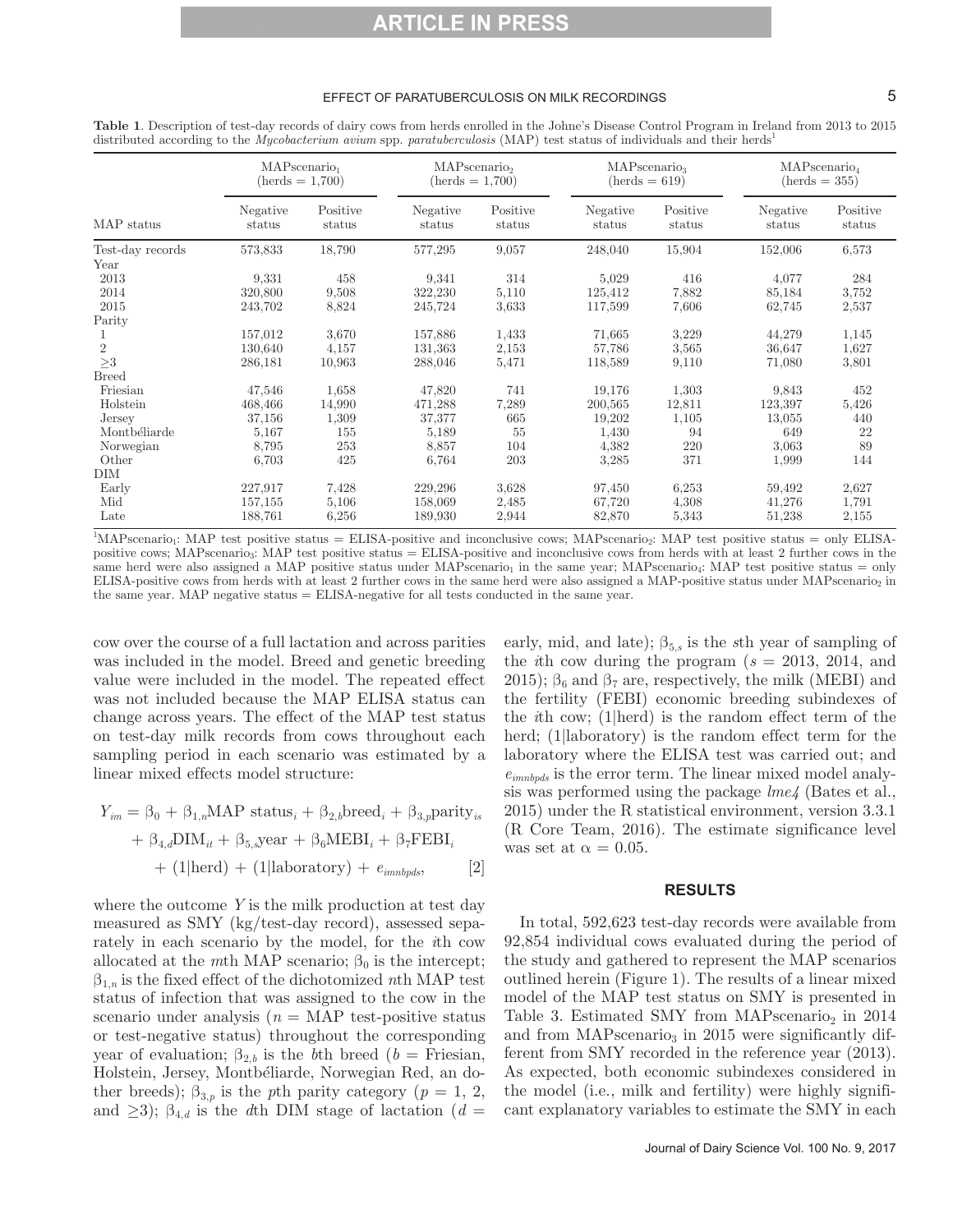### 6 BOTARO ET AL.

**Table 2**. Mean standardized milk yield (SMY,<sup>1</sup> in kg/test day) and the SD (in parentheses) from test-day records of dairy cows at herds enrolled in the Johne's Disease Control Program in Ireland from 2013 to 2015 according to the *Mycobacterium avium* spp. *paratuberculosis* (MAP) test status of individuals and their herds<sup>2</sup>

|                |                           | MAP scenario <sub>1</sub> |                           | MAPscenario,              |                           | MAPscenario <sub>3</sub>  |                           | MAP scenario <sub>A</sub> |  |
|----------------|---------------------------|---------------------------|---------------------------|---------------------------|---------------------------|---------------------------|---------------------------|---------------------------|--|
| Item           | Negative                  | Positive                  | Negative                  | Positive                  | Negative                  | Positive                  | Negative                  | Positive                  |  |
|                | status                    | status                    | status                    | status                    | status                    | $_\mathrm{status}$        | status                    | status                    |  |
| MAP status     | 23.32                     | 23.53                     | 23.32                     | 23.71                     | 23.35                     | 23.49                     | 23.20                     | 23.57                     |  |
|                | (7.19)                    | (7.30)                    | (7.19)                    | (7.50)                    | (7.82)                    | (7.31)                    | (7.31)                    | (7.51)                    |  |
| Year           |                           |                           |                           |                           |                           |                           |                           |                           |  |
| 2013           | 22.21                     | 21.98                     | 22.21                     | 22.74                     | 21.46                     | 21.69                     | 21.70                     | 22.43                     |  |
|                | (7.28)                    | (7.80)                    | (7.28)                    | (8.18)                    | (7.00)                    | (7.54)                    | (7.10)                    | (8.01)                    |  |
| 2014           | 23.05                     | 23.31                     | 23.05                     | 23.75                     | 23.06                     | 23.29                     | 23.03                     | 23.53                     |  |
|                | (7.29)                    | (7.45)                    | (7.29)                    | (7.49)                    | (7.33)                    | (7.46)                    | (7.34)                    | (7.52)                    |  |
| 2015           | 23.71                     | 23.85                     | 23.71                     | 24.00                     | 23.75                     | 23.81                     | 23.53                     | 23.78                     |  |
|                | (7.05)                    | (7.10)                    | (7.05)                    | (7.45)                    | (7.23)                    | (7.13)                    | (7.27)                    | (7.45)                    |  |
| Parity         |                           |                           |                           |                           |                           |                           |                           |                           |  |
| -1             | 19.75                     | 19.72                     | 19.75                     | 19.34                     | 19.77                     | 19.65                     | 19.66                     | 19.25                     |  |
|                | (5.36)                    | (5.29)                    | (5.35)                    | (5.60)                    | (5.36)                    | (5.21)                    | (5.35)                    | (5.42)                    |  |
| $\overline{2}$ | 23.27                     | 23.14                     | 23.28                     | 22.96                     | 23.40                     | 23.09                     | 23.33                     | 22.80                     |  |
|                | (6.54)                    | (6.62)                    | (6.54)                    | (6.80)                    | (6.62)                    | (6.68)                    | (6.68)                    | (6.90)                    |  |
| ${\geq}3$      | 25.30                     | 24.95                     | 25.30                     | 25.15                     | 25.49                     | 25.02                     | 25.35                     | 25.21                     |  |
|                | (7.59)                    | (7.65)                    | (7.59)                    | (7.71)                    | (7.74)                    | (7.67)                    | (7.82)                    | (7.75)                    |  |
| <b>Breed</b>   |                           |                           |                           |                           |                           |                           |                           |                           |  |
| Friesian       | 22.49                     | 21.89                     | 22.48                     | 22.35                     | 22.34                     | 21.73                     | 22.22                     | 22.22                     |  |
| Holstein       | (6.81)                    | (6.77)                    | (6.81)                    | (6.97)                    | (6.95)                    | (6.71)                    | (6.86)                    | (6.72)                    |  |
|                | 23.56                     | 23.88                     | 23.56                     | 24.04                     | 23.65                     | 23.84                     | 23.49                     | 23.91                     |  |
| Jersey         | (7.26)<br>22.04<br>(6.77) | (7.39)<br>22.13<br>(6.37) | (7.26)<br>22.05<br>(6.76) | (7.60)<br>22.03           | (7.36)<br>21.79<br>(6.61) | (7.39)<br>22.02           | (7.40)<br>21.70<br>(6.65) | (7.59)<br>21.39           |  |
| Montbéliarde   | 22.22<br>(66.7)           | 22.78<br>(6.49)           | 22.23<br>(6.67)           | (6.59)<br>22.47<br>(6.81) | 22.90<br>(6.96)           | (6.47)<br>22.82<br>(6.90) | 22.96<br>(7.21)           | (6.81)<br>24.52<br>(8.02) |  |
| Norwegian      | 22.05                     | 21.79                     | 22.05                     | 22.29                     | 22.23                     | 22.13                     | 22.16                     | 21.65                     |  |
|                | (6.61)                    | (7.39)                    | (6.61)                    | (7.74)                    | (6.78)                    | (7.37)                    | (6.68)                    | (7.44)                    |  |
| Other          | 21.94                     | 23.06                     | 21.95                     | 22.91                     | 21.88                     | 22.90                     | 21.79                     | 23.01                     |  |
|                | (7.17)                    | (7.46)                    | (7.19)                    | (7.43)                    | (7.19)                    | (7.54)                    | (7.33)                    | (7.61)                    |  |
| DIM            |                           |                           |                           |                           |                           |                           |                           |                           |  |
| Early          | 27.48                     | 27.74                     | 27.49                     | 27.93                     | 27.53                     | 27.71                     | 27.34                     | 27.80                     |  |
| Mid            | (6.89)                    | (6.93)                    | (6.89)                    | (7.11)                    | (7.08)                    | (6.96)                    | (7.17)                    | (7.20)                    |  |
|                | 22.89                     | 23.33                     | 22.89                     | 23.32                     | 23.00                     | 23.34                     | 22.87                     | 23.25                     |  |
| Late           | (5.65)                    | (5.73)                    | (5.65)                    | (6.01)                    | (5.74)                    | (5.76)                    | (5.75)                    | (5.94)                    |  |
|                | 18.64                     | 18.69                     | 18.65                     | 18.84                     | 18.74                     | 18.69                     | 18.66                     | 18.70                     |  |
|                | (5.52)                    | (5.65)                    | (5.52)                    | (5.88)                    | (5.58)                    | (5.66)                    | (5.64)                    | (5.87)                    |  |

1 Standardized milk yield, Faverdin et al. (2010).

 ${}^{2}$ MAPscenario<sub>1</sub>: MAP test positive status = ELISA-positive and inconclusive cows; MAPscenario<sub>2</sub>: MAP test positive status = only ELISApositive cows; MAPscenario<sub>3</sub>: MAP test positive status = ELISA-positive and inconclusive cows from herds with at least 2 further cows in the same herd were also assigned a MAP positive status under MAPscenario<sub>1</sub> in the same year; MAP scenario<sub>4</sub>: MAP test positive status = only ELISA-positive cows from herds with at least 2 further cows in the same herd were also assigned a MAP-positive status under MAPscenario<sub>2</sub> in the same year. MAP negative status = ELISA-negative for all tests conducted in the same year.

scenario of MAP test status, as were the categories representing the parities and the stage of lactation. Breed of cows, namely Holstein and Jersey, were significant predictors to estimate the SMY in the model.

The estimates of SMY across the MAP scenarios depicting the MAP test status of infection of cows are presented in Table 3. In MAPscenario<sub>1</sub>, milk production was significantly lower, with a mean SMY difference of 0.182 kg/test day recorded between MAP test-positive and -negative cows. In MAPscenario<sub>2</sub>, milk production was significantly lower  $(P < 0.0001)$ , with a mean SMY difference of 0.297 kg/test day recorded between MAP test-positive and -negative cows. Milk production from

MAP test-positive cows was significantly lower (*P* <  $(0.0001)$  than MAP test-negative cows in MAP scenario<sub>3</sub>, with a mean SMY difference of 0.209 kg/test day re- $\alpha$  corded between them. In MAPscenario<sub>4</sub>, milk production was significantly lower  $(P < 0.0001)$ , with a mean SMY difference of 0.326 kg/test day recorded between MAP test-positive and -negative cows.

#### **DISCUSSION**

The present study identified significant differences in test-day milk production records between cows with a MAP test-positive and -negative status through the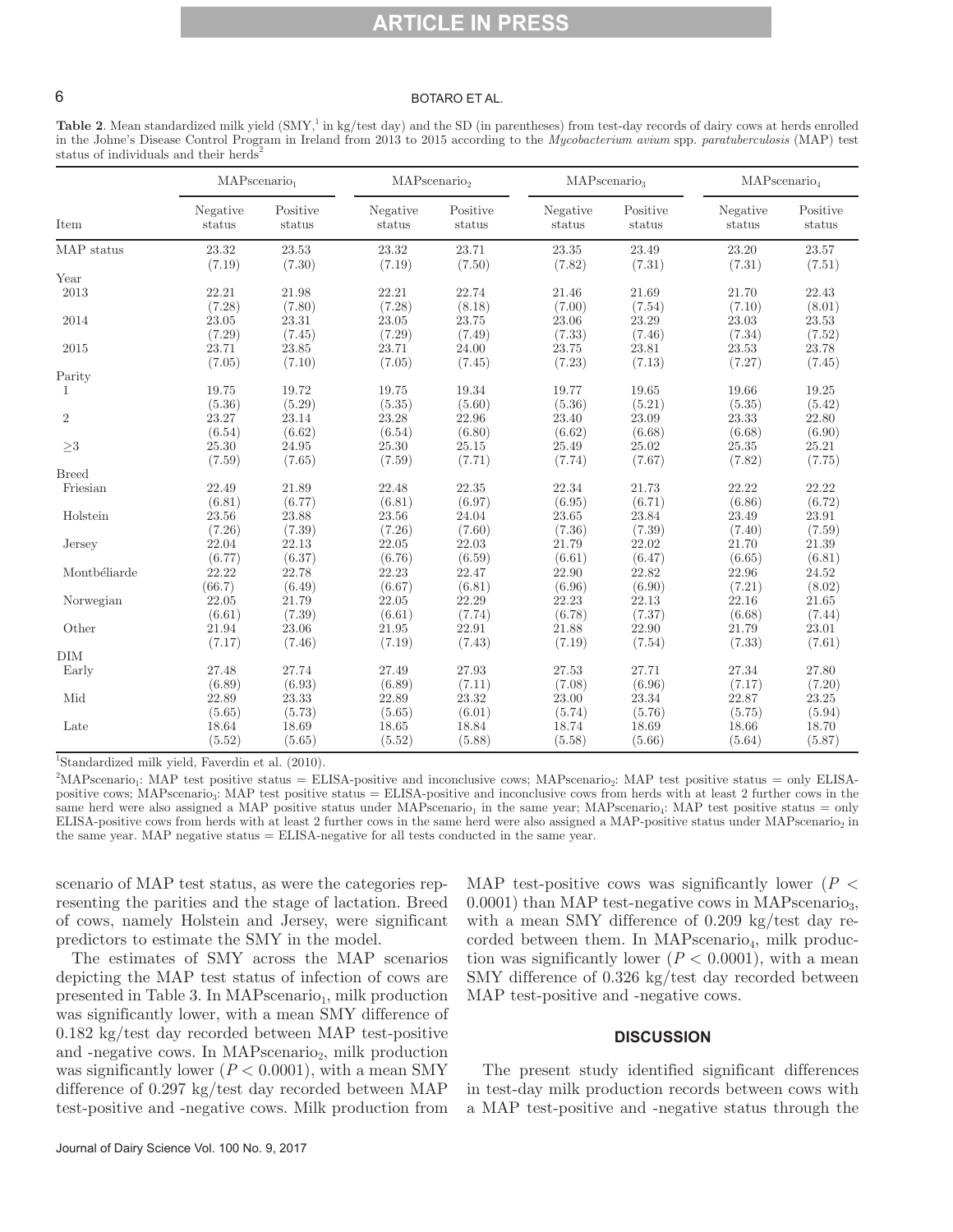### EFFECT OF PARATUBERCULOSIS ON MILK RECORDINGS **7**

|                                                                                                                                                                                                                                                                                                                                                                                                                                                                                                                                                                                                                                                                                                                                                                                      |                                | MAPscenario <sub>1</sub> |                               |                                 | MAPscenario,            |                                |                              | MAPscenario <sub>3</sub> |                                |                                 | $MAP$ scenario <sub>4</sub> |                                |
|--------------------------------------------------------------------------------------------------------------------------------------------------------------------------------------------------------------------------------------------------------------------------------------------------------------------------------------------------------------------------------------------------------------------------------------------------------------------------------------------------------------------------------------------------------------------------------------------------------------------------------------------------------------------------------------------------------------------------------------------------------------------------------------|--------------------------------|--------------------------|-------------------------------|---------------------------------|-------------------------|--------------------------------|------------------------------|--------------------------|--------------------------------|---------------------------------|-----------------------------|--------------------------------|
| Fixed effect                                                                                                                                                                                                                                                                                                                                                                                                                                                                                                                                                                                                                                                                                                                                                                         | Parameter                      | SE                       | $P$ -value                    | Parameter                       | SE                      | $P$ -value                     | Parameter                    | SE                       | $P$ -value                     | Parameter                       | SE                          | $P$ -value                     |
| MAP status (base $=$<br>Intercept                                                                                                                                                                                                                                                                                                                                                                                                                                                                                                                                                                                                                                                                                                                                                    | 21.42                          | 0.192                    | < 0.0001                      | 21.42                           | 0.192                   | < 0.0001                       | 21.63                        | 0.304                    | < 0.0001                       | 22.30                           | 0.393                       | < 0.0001                       |
| Year (base $= 2013$ )<br>Negative)<br>Positive                                                                                                                                                                                                                                                                                                                                                                                                                                                                                                                                                                                                                                                                                                                                       | $-0.182$                       | 0.034                    | < 0.0001                      | $-0.297$                        | 0.049                   | < 0.0001                       | $-0.209$                     | 0.038                    | < 0.0001                       | $-0.326$                        | 0.060                       | < 0.0001                       |
| 2014<br>2015<br>EBI                                                                                                                                                                                                                                                                                                                                                                                                                                                                                                                                                                                                                                                                                                                                                                  | 0.75<br>0.10                   | 0.062<br>0.061           | < 0.0001<br>0.008             | 0.115<br>0.754                  | 0.062<br>0.061          | 0.0607<br>< 0.0001             | $-0.405$<br>0.238            | 0.134<br>0.133           | 0.0732<br>0.0024               | $-0.808$<br>$-1.21$             | 0.220<br>0.220              | 0.0002<br>$<\!0.0001$          |
| Parity (base $= 1st$<br>Fertility<br>Milk                                                                                                                                                                                                                                                                                                                                                                                                                                                                                                                                                                                                                                                                                                                                            | $-0.006$<br>0.06               | 0.0002<br>0.0001         | < 0.0001<br>< 0.0001          | 0.060<br>$-0.006$               | 0.0002<br>0.0001        | < 0.0001<br>< 0.0001           | 0.062<br>$-0.007$            | 0.0003<br>0.0002         | < 0.0001<br>< 0.0001           | $-0.007$<br>0.062               | $0.0004\,$<br>0.0003        | < 0.0001<br>< 0.0001           |
| $Breed$ (base $=$ Friesian)<br>lactation)                                                                                                                                                                                                                                                                                                                                                                                                                                                                                                                                                                                                                                                                                                                                            | 3.82<br>6.37                   | 0.017<br>0.014           | < 0.0001<br>< 0.0001          | 3.82<br>6.38                    | 0.017<br>0.014          | < 0.0001<br>< 0.0001           | 4.00<br>6.55                 | 0.025<br>0.022           | < 0.0001<br>< 0.0001           | 4.06<br>6.56                    | 0.033<br>0.030              | < 0.0001<br>< 0.0001           |
| Montbéliarde<br>Holstein<br>Jersey                                                                                                                                                                                                                                                                                                                                                                                                                                                                                                                                                                                                                                                                                                                                                   | $-0.042$<br>$-0.53$<br>$-1.01$ | 0.026<br>0.038<br>0.090  | < 0.0001<br>< 0.0001<br>0.674 | $-0.533$<br>$-0.029$<br>$-1.01$ | 0.026<br>0.038<br>0.090 | 0.7453<br>< 0.0001<br>< 0.0001 | $-0.490$<br>0.101<br>$-1.08$ | 0.040<br>0.055<br>0.159  | 0.5238<br>< 0.0001<br>< 0.0001 | $-0.637$<br>$-0.190$<br>$-1.30$ | 0.055<br>0.072              | 0.4085<br>< 0.0001<br>< 0.0001 |
| $DIM$ (base = Early<br>Norwegian<br>Other                                                                                                                                                                                                                                                                                                                                                                                                                                                                                                                                                                                                                                                                                                                                            | $-0.080$<br>$-0.040$           | 0.058<br>0.066           | 0.175<br>0.568                | $-0.038$<br>$-0.080$            | 0.058<br>0.067          | 0.1642<br>0.5642               | $-0.037$<br>$-0.024$         | 0.083<br>0.095           | 0.7705<br>0.6904               | $-0.243$<br>$-0.181$            | $0.228$<br>$0.107$<br>0.125 | 0.2036<br>0.1480               |
| lactation<br>Late<br>Mid                                                                                                                                                                                                                                                                                                                                                                                                                                                                                                                                                                                                                                                                                                                                                             | $-8.94$<br>$-4.57$             | 0.014<br>0.015           | < 0.0001<br>< 0.0001          | $-8.94$<br>$-4.57$              | 0.015<br>0.014          | < 0.0001<br>< 0.0001           | $-8.90$<br>$-4.49$           | 0.022<br>0.021           | < 0.0001<br>< 0.0001           | $-4.48$<br>$-8.87$              | 0.028<br>0.030              | < 0.0001<br>< 0.0001           |
| positive status = ELISA-positive and inconclusive cows from herds with at least 2 further cows in the same herd were also assigned a MAP positive status under MAP scenario, in<br>the same year; MAPscenario <sub>i</sub> : MAP test positive status = only ELISA-positive cows from herds with at least 2 further cows in the same herd were also assigned a MAP-positive<br>"MAP scenario <sub>1</sub> : MAP test positive status = ELISA-positive and inconclusive cows; MAP scenario <sub>3</sub> : MAP test positive status = only ELISA-positive cows; MAP scenario <sub>3</sub> : MAP test<br>status under MAPscenario, in the same year. MAP negative status = ELISA-negative for all tests conducted in the same year<br>"Standardized milk yield, Faverdin et al. (2010). |                                |                          |                               |                                 |                         |                                |                              |                          |                                |                                 |                             |                                |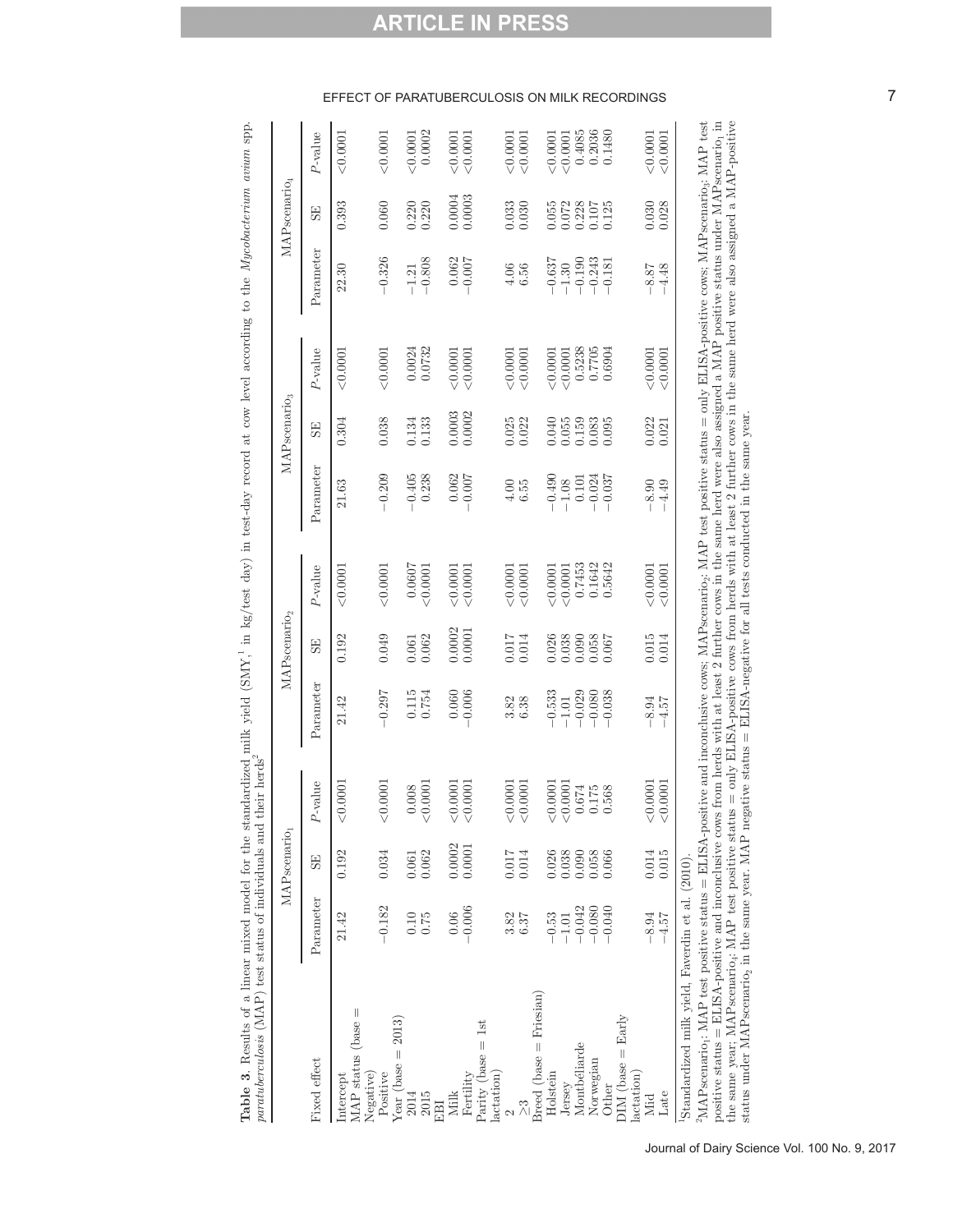### 8

ELISA testing of herds voluntarily enrolled in a JD control program in Ireland from November 1, 2013, to December 23, 2015. These findings suggest a small effect on milk production from cows with a seroresponse to MAP, and are consistent to those recently reported elsewhere (Pritchard et al., 2017). Pritchard et al. (2017) identified MAP-seropositive cows from herds enrolled in the United Kingdom's paratuberculosis control program and found an average milk deviation of up to −0.340 kg/d from cows classified into high-risk group cows, which were those animals that had at least 2 consecutive ELISA-positive tests across their first 3 lactations. For cows classified into the medium-risk group (animals last tested positive with a minimum of 2 positive, but not consecutive, tests), however, there was no evidence of milk losses, compared with cows grouped into the low-risk group for MAP (Pritchard et al., 2017). Conversely, the model estimates presented here demonstrate that milk losses were significant both when ELISA-inconclusive cows were considered (MAPscenario<sub>1</sub>) and excluded (MAPscenario<sub>2</sub>) from the analysis. Estimated parameters of daily milk records from cows with a MAP-positive status were also significant when only ELISA-seroreactive cows (ELISA-inconclusive and -positive cows) from those herds where at least 2 other individuals with the same MAP test status were found were included  $(MAP scenario<sub>3</sub>)$ . Similarly, the MAP test status was also a significant predictor for milk production when all ELISA-inconclusive cows were disregarded for analysis and only those tested ELISA-positive within those herds were taken into account (MAPscenario<sub>4</sub>). Moreover, the negative effect on milk records from MAP test-positive cows was more pronounced when the herd MAP serostatus was taken into consideration  $(-0.209 \text{ and } -0.326 \text{ kg}/\text{test-day re-}$ cord, respectively, at  $MAPs$ cenario<sub>3</sub> and  $MAPs$ cenario<sub>4</sub>)

as opposed to the MAP test status of an individual with no regard to the herd it belonged to  $(-0.182$  and −0.297 kg/test-day record, respectively, at MAPscenario<sub>1</sub> and MAPscenario<sub>2</sub>). One could speculate on a lack of effect on milk yield if all ELISA-positive cows were ruled out from MAPscenario<sub>1</sub> and MAPscenario<sub>3</sub>. In the present study, however, these scenarios could not be properly depicted as the number of cows tested ELISA inconclusive was too small (Table 4). Based on Sorge et al. (2011), milk yield from ELISA low-positive cows are not different from test-negative herd mates. However, it seems extremely unlikely that a flawless assessment of production losses from cows with low antibody responses to MAP is possible, as the sensitivity and specificity of diagnostic tests over the stages of MAP infections vary significantly (Nielsen and Toft, 2008). Our study isolated test-positive animals from the test-positive and inconclusive animals and showed a greater effect for positive animals. This suggests that the milk production has a relationship to MAP status characterization according to ELISA result.

Increased milk losses of infected individual cows from herds where MAP was prevalent was also observed elsewhere (Donat et al., 2014). Donat et al. (2014) reported milk day records from MAP-positive cows diagnosed by fecal culture to be nearly 4% lower than those registered from uninfected cows, but when the MAP herd prevalence was accounted for by their analysis test-day records were 7% lower than milk production means from MAP-negative animals. Indeed, deviations in milk yield from JD-affected animals diagnosed by fecal culture are more finely delineated (McAloon et al., 2016b). However, the role of the host immune response during the progression of the disease underpinning the performance of the ELISA tests represents one of the main challenges in reliably classifying the infection status

|                         | $2013$ (herds = 36) |                |              | $2014$ (herds = 928) |          |              | $2015$ (herds = 736) |          |              |
|-------------------------|---------------------|----------------|--------------|----------------------|----------|--------------|----------------------|----------|--------------|
| Item                    | Negative            | Positive       | Inconclusive | Negative             | Positive | Inconclusive | Negative             | Positive | Inconclusive |
| Number of cows<br>Breed | 1,599               | 54             | 23           | 66,345               | 1,543    | 441          | 48,135               | 1,274    | 579          |
| Friesian                | 64                  |                | 4            | 6,067                | 129      | 31           | 4,172                | 128      | 57           |
| Holstein                | 1,410               | 51             | 18           | 53.638               | 1,220    | 373          | 39,006               | 1,008    | 443          |
| Jersey                  | 70                  | $\overline{2}$ |              | 4,360                | 125      | 20           | 3,207                | 82       | 50           |
| Montbéliarde            | 21                  |                |              | 614                  | 15       |              | 435                  | 9        |              |
| Norwegian Red           | 6                   |                |              | 924                  | 16       | Ð            | 700                  | 23       | 13           |
| Other                   | 28                  |                |              | 742                  | 38       |              | 615                  | 24       |              |
| Parity                  |                     |                |              |                      |          |              |                      |          |              |
|                         | 449                 | 11             | 3            | 17.530               | 230      | 90           | 13,591               | 278      | 156          |
| $\overline{2}$          | 409                 | 14             |              | 15,108               | 355      | 94           | 10,214               | 254      | 106          |
| $\geq$ 3                | 741                 | 29             | 13           | 33,707               | 958      | 257          | 24,330               | 742      | 317          |

**Table 4**. Description of the dairy cows from the herds participating in the Johne's Disease Control Program in Ireland from November 1, 2013, to December 23, 2015, according to the *Mycobacterium avium* spp. *paratuberculosis* ELISA result per year of sampling1

1 ELISA result, according to the cut-off threshold recommended by manufacturers.

Journal of Dairy Science Vol. 100 No. 9, 2017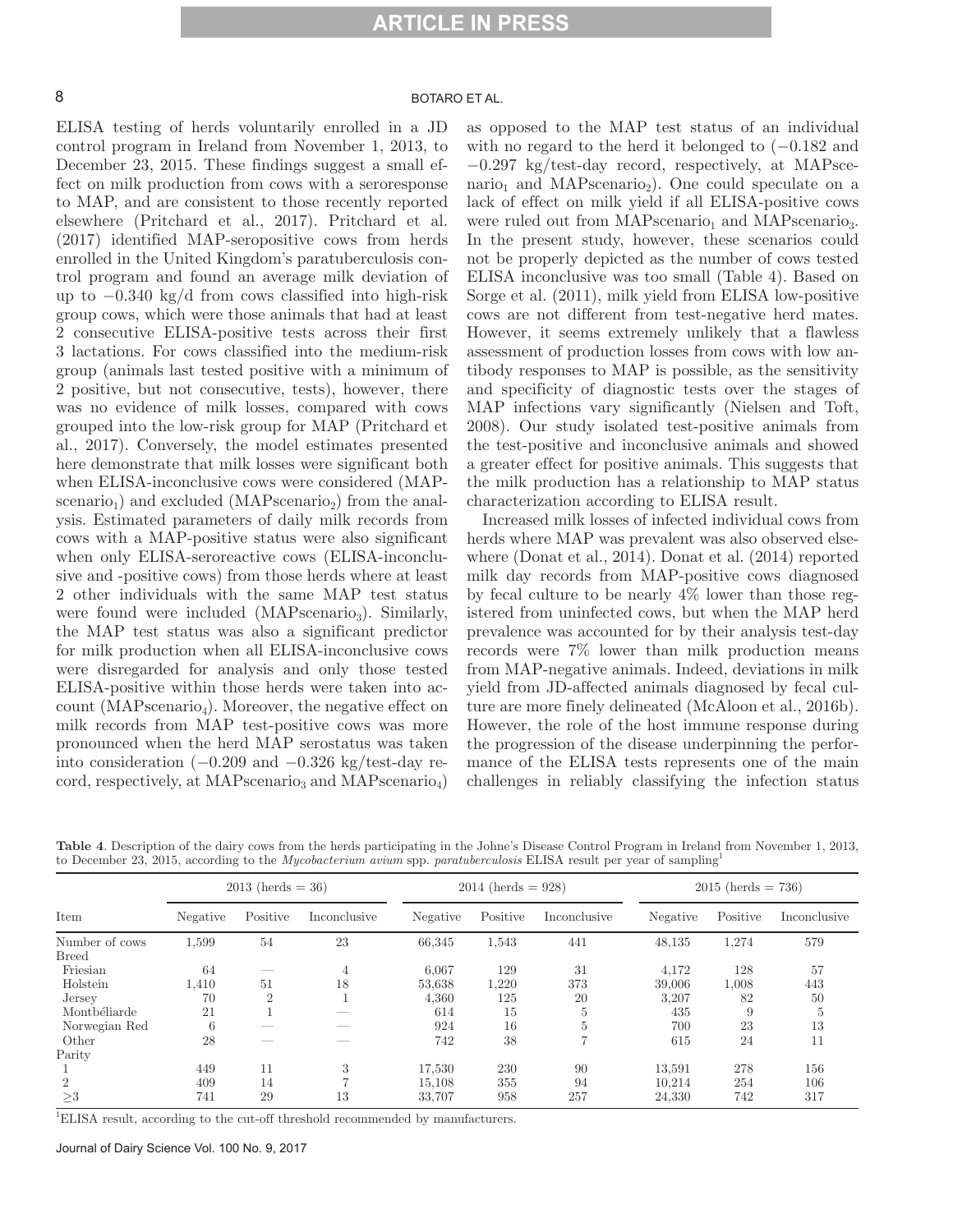#### EFFECT OF PARATUBERCULOSIS ON MILK RECORDINGS 9

of individuals through this method. With milk ELISA sensitivities varying from 21 to 61%, and those of serum ELISA ranging from 7 to 94% (Nielsen and Toft, 2008), misclassification of this infection status may lead to an underestimation of milk production losses due to MAP reported in ELISA-based studies. For these reasons, it is not possible to assess infection status through ELISA testing alone. Therefore, we introduced levels of stringency in our study to overcome this limitation while estimating the effect of MAP on milk production. Cows with ELISA-inconclusive results were either included  $(MAPscenario<sub>1</sub>)$  or excluded  $(MAPscenario<sub>2</sub>)$ from the MAP test-positive status group, and their records compared with MAP test-negative cows in separate analyses. Previously, Sorge et al. (2011) did not find a significant decrease in milk production from high-yielding cows with low-positive ELISA responses. A possible reason for this reported lack of significant difference could be because high-yielding, infected cows could conceal the milk depletion. For this reason, not only breed but also other individual confounding variables, such as the animal breeding indexes, were included in our model as fixed effect factors and were all found to be significant (Table 3). In addition, a greater proportion of false-positive results are expected when MAP seroprevalence within a herd is low (McAloon et al., 2016b), which, in turn, increases the possibility of misclassification, further challenging an accurate estimate of milk losses. Hence, the MAP serostatus of the herd was also considered herein, and cows with ELISA-inconclusive responses were either included  $(MAP scenario<sub>3</sub>)$  or excluded  $(MAP scenario<sub>4</sub>)$  from the MAP test-positive status group, given at least 2 further herd mates had the same test results. Again, estimates of milk losses in both scenarios were significant. Increased milk losses from infected individuals within herds where MAP is prevalent was observed elsewhere (Donat et al., 2014), and this can be explained by a higher likelihood of those animals being truly infected due to a higher exposure to the pathogen (Lombard et al., 2005).

Milk yield decreases from cows in the clinical stage of JD have been well documented (Garcia and Shalloo, 2015; McAloon et al., 2016b), but our study extends these findings by showing that milk production from MAP seroreactive cows is affected by the disease. More importantly, an effect on milk production according the MAP antibody response status of the cow, as determined by a varying stringency on the level of interpretation from the ELISA responses available, was proven evident here. Our results suggest that the ELI-SA testing of dairy cows as part of a JD control plan may assist farmers at targeting potential shedders and marginally underperforming cows. Estimates presented here, based upon the comparison of individual test-day records from different scenarios of MAP status (consistently ELISA-positive cows, and ELISA-inconclusive and -positive individuals altogether) from a relevant proportion of the population of the Irish dairy herds (92,854 cows across 1,700 herds), indicate that cows with an antibody response to MAP produce slightly less milk than their test-negative herd mates. Thus, the low effect of MAP on individual test-day records found here, coupled with the reported herd-level true prevalence within herds in Ireland (McAloon et al., 2016a), are suggestive that a minimal, if any, effect on the herd-level milk production may be expected.

Despite previous demonstration that milk yield from cows with a single ELISA-positive result for MAP can recover over time (Smith et al., 2016), findings reported herein are of limited support for decision-making on the removal of seroreactive cows from herds enrolled in the Irish JDCP. However, this could be addressed by a longitudinal assessment of these herds. Furthermore, we conclude that a finer estimate on the effect of MAP over milk production from cows tested through commercially available ELISA methods could be better addressed by varying their current sample to positive thresholds.

### **ACKNOWLEDGMENTS**

The authors acknowledge Animal Health Ireland and the Irish Cattle Breeding Federation (Bandon, Co. Cork, Ireland) for their commitment and assistance. This study was carried out as part of the ICONMAP (Improved Control of *Mycobacterium avium* ssp. *paratuberculosis*) multidisciplinary research program, funded by the Research Stimulus Fund 2011, administered by the Irish Department of Agriculture, Food and the Marine.

#### **REFERENCES**

- AHI (Animal Health Ireland). 2015a. Johne's Disease Control Programme—Technical Manual. Accessed May 3, 2016. [http://](http://www.animalhealthireland.ie/ckfinder/userfiles/files/20150323 JD VOLTECMAN v4_1.pdf) [www.animalhealthireland.ie/ckfinder/userfiles/files/20150323 JD](http://www.animalhealthireland.ie/ckfinder/userfiles/files/20150323 JD VOLTECMAN v4_1.pdf) [VOLTECMAN v4\\_1.pdf.](http://www.animalhealthireland.ie/ckfinder/userfiles/files/20150323 JD VOLTECMAN v4_1.pdf)
- AHI (Animal Health Ireland). 2015b. Terms and conditions governing the participation of herdowners in Animal Health Ireland (AHI) Johne's Disease Control Programme. Accessed May 3, 2016. [http://](http://www.animalhealthireland.ie/ckfinder/userfiles/files/20150507 JD VOL2 ENRTER v1_0.pdf) [www.animalhealthireland.ie/ckfinder/userfiles/files/20150507 JD](http://www.animalhealthireland.ie/ckfinder/userfiles/files/20150507 JD VOL2 ENRTER v1_0.pdf) [VOL2 ENRTER v1\\_0.pdf.](http://www.animalhealthireland.ie/ckfinder/userfiles/files/20150507 JD VOL2 ENRTER v1_0.pdf)
- AHI (Animal Health Ireland). 2017. Designated laboratories for Johne's Disease testing. Accessed Mar. 13, 2017. [http://](http://animalhealthireland.ie/?page_id=352) [animalhealthireland.ie/?page\\_id=352.](http://animalhealthireland.ie/?page_id=352)
- Bates, D., M. Mächler, B. Bolker, and S. Walker. 2015. Fitting linear mixed-effects models using lme4. J. Stat. Softw. 67:1–48. [https://](https://doi.org/10.18637/jss.v067.i01) [doi.org/10.18637/jss.v067.i01](https://doi.org/10.18637/jss.v067.i01).
- Donat, K., A. Soschinka, G. Erhardt, and H. R. Brandt. 2014. Paratuberculosis: Decrease in milk production of German Holstein dairy cows shedding *Mycobacterium avium* ssp. *paratuberculosis*